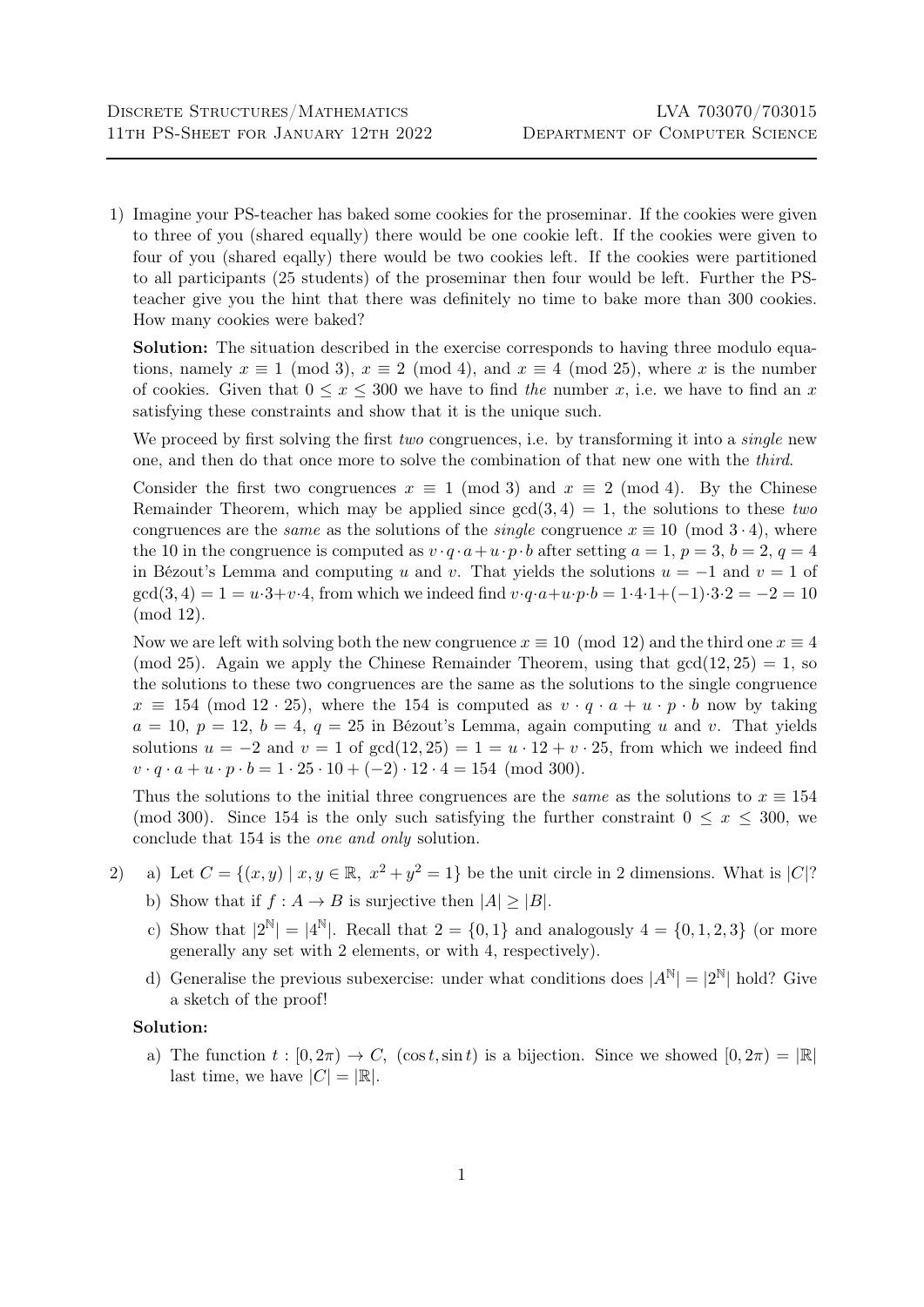- b) For every value  $y \in B$ , there exists at least one  $x \in A$  such that  $f(x) = y$  (that is simply the definition of surjectivity). So, given some  $y \in B$ , let us pick an arbitrary such x and call it  $g(y)$ . We now claim that g is injective: if we have  $g(y_1) = g(y_2)$  for  $y_1, y_2 \in B$ , then also  $f(g(y_1)) = f(g(y_2))$ , but  $f(g(y_1)) = y_1$  and  $f(g(y_2)) = y_2$  by definition of g. Thus,  $y_1 = y_2$ . The existence of an injection from B to A then implies  $|B| \le |A|$  as desired.
- c) We can think of elements of  $2^{\mathbb{N}}$  as infinite sequences of bits. If we group these into chunks of two, we obtain an infinite sequence of two-bit numbers, which can be interpreted as numbers from 0 to 3. This gives us an obvious bijection between  $2^{\mathbb{N}}$  to  $4^{\mathbb{N}}$ . More formally, the following two functions are bijections:

$$
g: 2 \times 2 \to 4, \ g(a, b) = 2a + b
$$

$$
f: 2^{\mathbb{N}} \to (2 \times 2)^{\mathbb{N}}, f(h) = i \mapsto (h(2i), h(2i+1))
$$

And thus  $|2^{\mathbb{N}}| = |(2 \times 2)^{\mathbb{N}}| = |4^{\mathbb{N}}|.$ 

d)  $|A^{\mathbb{N}}| = |2^{\mathbb{N}}|$  holds if A is finite and  $|A| \ge 2$ . We use Schröder–Bernstein to prove it. The inequality  $|A^{\mathbb{N}}| \geq |2^{\mathbb{N}}|$  is obvious since there is an injection  $2 \to A$  since we assumed  $|A| \geq 2$ .

For the other direction, we choose  $n \in \mathbb{N}$  such that  $2^n \geq |A|$ , which is possible since A is finite. Then we again group the bits, but this time in chunks of  $n$ , to get a bijection  $2^{\mathbb{N}} \to (2^n)^{\mathbb{N}}$ . Since  $2^n \geq |A|$ , we have  $|(2^n)^{\mathbb{N}}| \geq |A^{\mathbb{N}}|$  and that concludes the proof.

- 3) All the following exercises should be computable by hand using appropriate results from the lecture. Don't use anything stronger than a 16-bit calculator.
	- a) Compute  $(411^{4110} + 410) \text{ mod } 4111$  given that 4111 is a prime.
	- b) Compute gcd(77, 111) using the two variants of the Euclidean algorithm from the lecture (the difference and the remainder variants). How many steps do you need with each of the variants?
	- c) Is the congruence class  $\overline{77}$  modulo 111 invertible? If so, compute its inverse. Then find some *n* such that  $\overline{77}$  modulo *n* is not invertible.
	- d) Compute  $111^{60}$  mod 77 using the Euler's theorem.

## Solution:

- a) Since 4111 is a prime number and  $4111 \nmid 411$  we can use the Fermat's little theorem and we obtain  $411^{(4111-1)} \equiv 1 \mod 4111$ . Hence  $411^{4110} + 410 \equiv 1 + 410 \equiv 411 \mod 4111$ .
- b) We obtain that  $gcd(77, 111) = 1$ . With the difference variant we get the following.

$$
(77, 111) \rightarrow (77, 34) \rightarrow (43, 34) \rightarrow (9, 34) \rightarrow (9, 25) \rightarrow (9, 16) \rightarrow (9, 7) \rightarrow (2, 7) \rightarrow (2, 5) \rightarrow (2, 3) \rightarrow (2, 1) \rightarrow (1, 1)
$$

With the remainder variant we get the following.

$$
(77,111) \to (77,34) \to (9,34) \to (9,7) \to (2,7) \to (2,1)
$$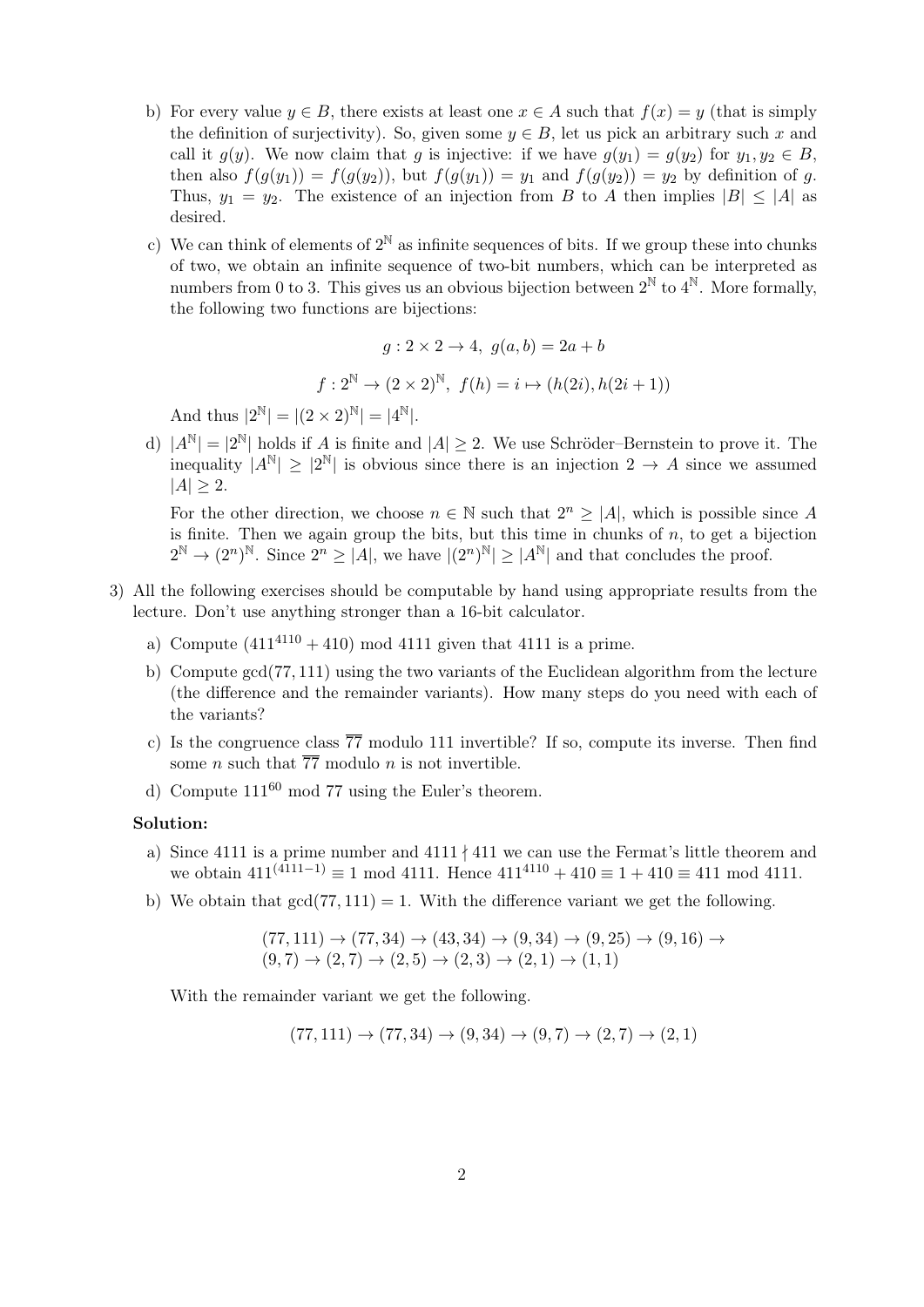c) Yes, it is invertible since  $gcd(77, 111) = 1$ . Using the Bezout's lemma we obtain that  $1 = -49 \cdot 77 + 34 \cdot 111$ . The algorithm runs as follows.

| $\overline{A}$ | $B_{-}$        | q |
|----------------|----------------|---|
| (77, 1, 0)     | (111, 0, 1)    | 0 |
| (111, 0, 1)    | (77, 1, 0)     | 1 |
| (77, 1, 0)     | $(34, -1, 1)$  | 2 |
| $(34, -1, 1)$  | $(9,3,-2)$     | 3 |
| $(9,3,-2)$     | $(7, -10, 7)$  | 1 |
| $(7, -10, 7)$  | $(2, 13, -9)$  | 3 |
| $(2, 13, -9)$  | $(1, -49, 34)$ |   |

Hence by the lemma from the lecture we obtain that the inverse of  $\overline{77}$  modulo 111 is  $\overline{-49} = \overline{62}.$ 

The congruence class  $\overline{77}$  modulo *n* is invertible if and only if  $gcd(77, n) = 1$ . Hence it is not invertible for  $n = 7$  or for  $n = 11$ , for example.

- d) We notice that  $77 = 7 \cdot 11$  is a product of two primes, and that  $(7 1) \cdot (11 1) = 60$ . We also know from above that  $gcd(7 \cdot 11, 111) = 1$  and hence by the Euler's theorem we obtain that  $111^{60} = 111^{(7-1)\cdot(11-1)} \equiv 1 \mod 7 \cdot 11$ .
- 4\*) In the following exercise, provide a constructive definitions of the functions which allow you to compute function values from arguments (as if you were to write a program).
	- a) Construct a bijection  $f_3$  from  $\mathbb{N}^3$  to  $\mathbb{N}$ . (Hint: Extend the *dove tailing* function from the lecture.)
	- b) Generalize the above function  $f_3$  to a bijection  $f_n$  from  $\mathbb{N}^n$  to  $\mathbb{N}$   $(n > 3)$ .
	- c) Let  $\mathbb{N}^*$  be the set of all finite sequences of natural numbers which don't end with 0. Provide a constructive definition of a bijection from  $\mathbb N$  to  $\mathbb N^*$ . List the first 10 sequences in your enumeration.
	- d) Let A be the set of all finite words over the alphabet  $\{a,b\}$  (including the empty word). Construct a bijection from A to N.

## Solution:

- a) We can use the *dove tailing* function  $f_2$  from the lecture  $f_2(a, b) = a + \frac{1}{2}$  $rac{1}{2}(a + b)(a +$  $b + 1$ ) to encode pairs of natural  $\langle a, b \rangle$  numbers by a natural number. We can easily encode the triple  $\langle a, b, c \rangle$  using pairs as  $\langle a, \langle b, c \rangle$ . This gives us the function  $f_3(a, b, c)$  =  $f_2(a, f_2(b, c)).$
- b) Similarly as above, we can encode a sequence of n numbers  $\langle a_1, a_2, \ldots, a_n \rangle$  just like lists in functional programming using pairs as  $\langle a_1,\langle a_2,\ldots,\langle a_{n-1}, a_n\rangle\cdots\rangle$  and this gives us the function  $f_n(a_1, \ldots, a_n) = f_2(a_1, f_2(\ldots, f_2(a_{n-1}, a_n)))$  or written recursively as  $f_n(a_1, \ldots, a_n) = f_2(a_1, f_{n-1}(a_2, \ldots, a_n)).$
- c) Let  $p_n$  denote the *n*-th prime number  $(p_0 = 2, p_1 = 3, \ldots)$ . Given  $n \geq 2$ , we can write *n* uniquely as a product of powers of primes as  $n = p_0^{c_0} p_1^{c_1} \cdots p_k^{c_k}$  where  $p_k$  is the largest prime that divides n and hence  $c_k > 0$ . Note that some  $c_i$  might be 0 for  $i < k$ . We can define function  $f_0$  which maps each  $n \geq 2$  to this sequence as  $f_0(n) = \langle c_0, c_1, \ldots, c_k \rangle$ . This is almost the desired bijection with the problem that 0 and 1 are not mapped to anything in  $\mathbb{N}^*$ , and nothing is mapped to the empty sequence